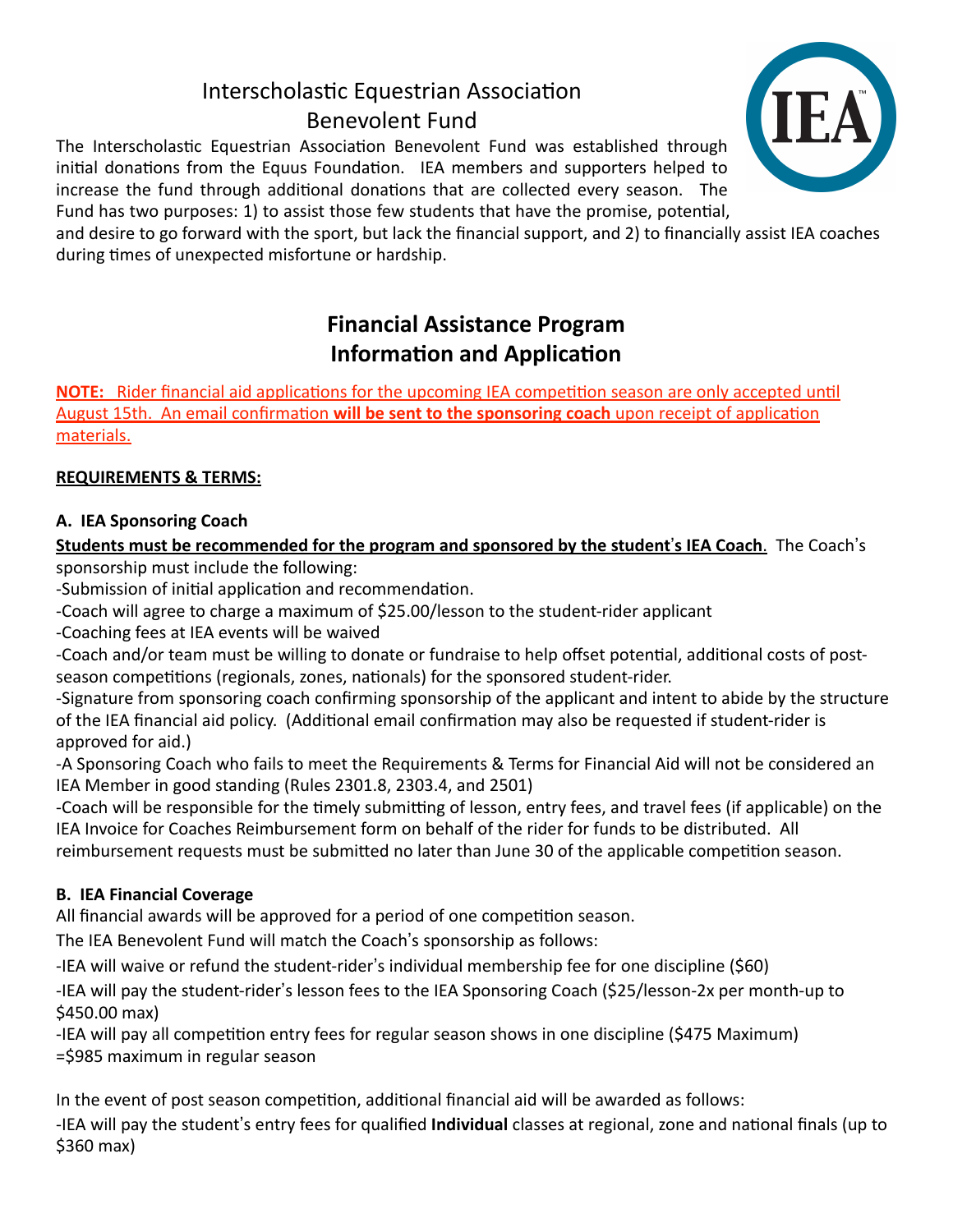-IEA will pay a \$150 travel stipend for zone finals (HS) or regional finals (W/D) and a \$300 travel stipend for nationals

=\$810 max in post season additional funds

Maximum financial aid to be awarded to any applicant through the IEA Benevolent Fund: \$1800/student.

The sponsoring coach will be expected to cover all financial obligations until a reimbursement is received from the IEA. Requests for funds will be accepted on a monthly basis and will be paid within 30 days of the received request. Requests cannot be paid in advance of services rendered, shows completed, or for any potential billing accumulated prior to notification of approval. Please submit the information on the attached form for all payment requests.

#### **C. Approval Period**

Rider financial aid applications for the upcoming IEA competition season will be accepted until August 15th. All applications will be compiled and reviewed at the same time by the Benevolent Fund Committee. The Committee will consist of the IEA Executive Director, the National Steward, the Membership Secretary and one additional Member from the IEA Board of Directors. If a student has been recommended or is personally known by a Benevolent Fund Committee member, that member will be replaced for the review by an alternate member.

IEA Sponsoring Coaches will be notified of application decisions in early September, and an acceptance email from the coach additionally confirming their sponsorship of the applicant and intent to abide by the structure of the IEA financial aid policy may be requested at that time.

#### **D. Restrictions**

A student-rider applicant can only be approved for financial aid to support participation in **ONE** IEA discipline (Hunt Seat, Western, or Dressage).

Any student that is receiving aid through the IEA Benevolent Fund is not eligible to receive additional, financial assistance for IEA participation from regional or zone programs unless otherwise stated. However, these students ARE fully eligible for any scholarships, competitions, or additional competitive awards offered through the IEA such as the National Sportsmanship Award, Senior Scholarships, Regional/Zone Essay Competitions, etc. They may also be eligible to apply for additional supplemental grants that may be offered from time to time as detailed in the "Opportunities" section of the IEA website.

In order to apply for and receive Financial Aid, the rider must be active on a team roster and remain an IEA rider member in good standing throughout the entire competition season in which funding has been approved (Rules 2304.9 and 2501).

### **E. Anonymity**

Once a student applicant is approved for financial aid, the IEA Sponsoring Coach will be notified and can then notify the student and the student's parents. No other parties will be made aware of the financial support without consent from the coach and parent of the student-rider.

#### **F. Funding**

Initial funding for the Financial Assistance Program will come from the IEA Benevolent Fund. In an effort to establish an ongoing endowment, the IEA will continue to fundraise and seek out grants and donors to support the longevity and growth of this program. Tax deductible donations to the Fund may be made at any time through the IEA website.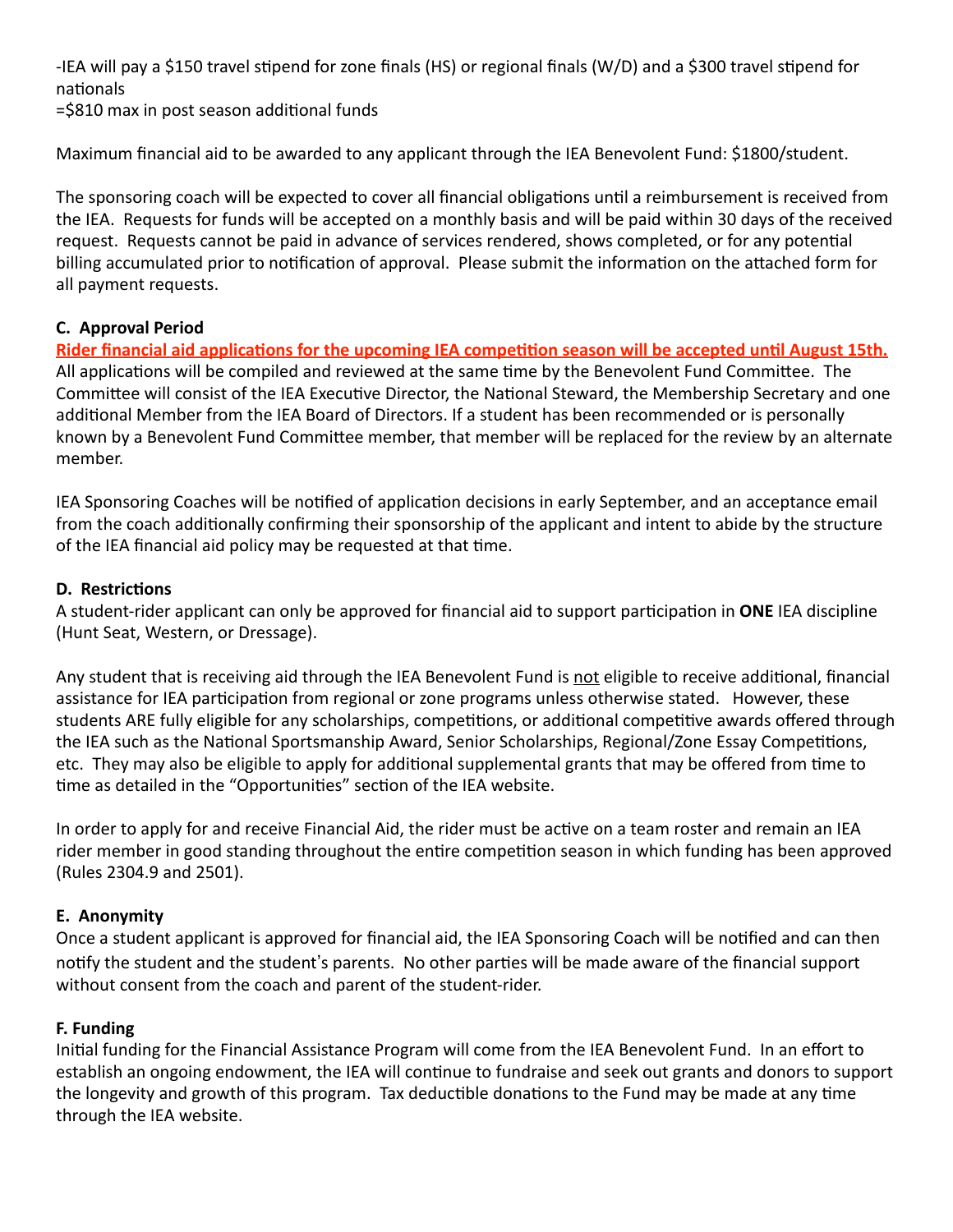#### Application Process: Rider financial aid applications for the upcoming IEA competition season will be accepted until **August 15th.**

1. The IEA Financial Assistance Application must be completed and submitted.

2. A written recommendation must come in the form of a typed letter from the IEA Sponsoring Coach. Letters should include the following: student's name, discipline, age, riding background and brief summary of the family's financial condition. Additionally, the Coach should give a personal recommendation on why that student should be approved for this program.

3. A copy of the rider's family IRS Tax Return for the previous year (2021) should accompany the application and may be submitted directly to the IEA Membership Secretary. If parents file taxes separately, the return that shows the rider's name as a dependent should be the return that is submitted.

4. Applications that are incomplete or received after the August  $15<sup>th</sup>$  deadline will not be considered.

Submit BOTH pages of the application, coach recommendation letter and tax return by August 15th to the IEA Membership Secretary by mail or e-mail:

IEA Membership Office Attn: Financial Assistance Program 607 North Ave. Door 18, 2nd Floor Wakefield, MA 01880 [finaid@rideiea.org](mailto:finaid@rideiea.org)

All application materials must be received by August 15th, and coaches will be notified of application decisions in early September.

| <b>IEA Financial Assistance Application</b>                                                                              |  |  |  |  |
|--------------------------------------------------------------------------------------------------------------------------|--|--|--|--|
|                                                                                                                          |  |  |  |  |
| <b>STUDENT-RIDER APPLICANT:</b>                                                                                          |  |  |  |  |
|                                                                                                                          |  |  |  |  |
|                                                                                                                          |  |  |  |  |
|                                                                                                                          |  |  |  |  |
|                                                                                                                          |  |  |  |  |
|                                                                                                                          |  |  |  |  |
| <b>IEA SPONSORING COACH:</b>                                                                                             |  |  |  |  |
|                                                                                                                          |  |  |  |  |
|                                                                                                                          |  |  |  |  |
|                                                                                                                          |  |  |  |  |
|                                                                                                                          |  |  |  |  |
|                                                                                                                          |  |  |  |  |
| STATEMENT AND SIGNATURE OF IEA SPONSORING COACH                                                                          |  |  |  |  |
| "As the IEA Sponsoring Coach of this student-rider applicant, I agree to the terms of the Financial Assistance Program." |  |  |  |  |

Coach's Signature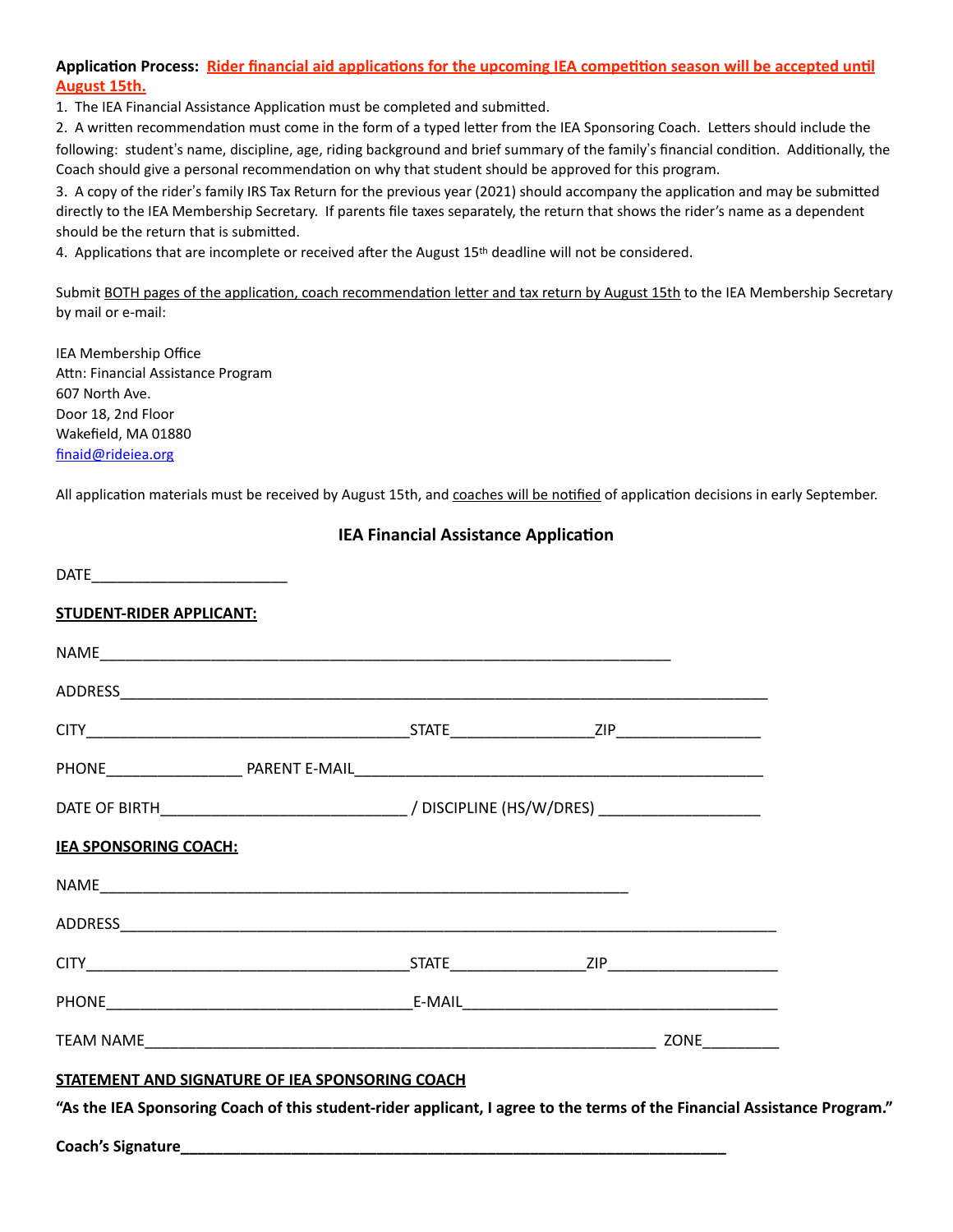FINANCIAL INFORMATION (to be completed by parent/guardian of student-rider applicant)

PLEASE NOTE THAT ANY INFORMATION PROVIDED HERE IS **STRICTLY** CONFIDENTIAL AND WILL BE USED ONLY TO **EVALUATE THE FINANCIAL NEED OF THE APPLICANT.** 

\*In addition to the information below, a copy of the rider's family 2021 IRS Tax Return should accompany the application and may be submitted directly to the IEA Membership Secretary at finaid@rideiea.org or by mail to IEA Membership Office, Attn: Financial Assistance Program, 607 North Ave. Door 18, 2nd Floor, Wakefield, MA 01880

PARENT/GUARDIAN ANNUAL INCOME

**INCOME FROM OTHER SOURCES** (PLEASE INCLUDE RENTAL INCOME, INTEREST INCOME, PAYMENTS RECEIVED FROM *ALIMONY AND ANY OTHER INCOME FROM OTHER SOURCES)*

| <b>SOURCE</b> | <b>AMOUNT</b> |
|---------------|---------------|
|               |               |
|               |               |
|               |               |
|               |               |
|               |               |

#### **ASSETS**

| <b>BANK BALANCE(s)</b> |  |
|------------------------|--|
| <b>INVESTMENTS</b>     |  |
| <b>REAL ESTATE</b>     |  |
| <b>OTHER</b>           |  |
| <b>OTHER</b>           |  |

#### DO YOU RENT OR OWN YOUR HOME? \_\_\_\_\_\_\_\_\_\_\_\_\_\_\_\_\_\_\_\_\_

#### **PLEASE LIST BELOW YOU APPROXIMATE MONTHLY EXPENSES:**

| <b>EXPENSE</b> | <b>AMOUNT</b> |
|----------------|---------------|
|                |               |
|                |               |
|                |               |
|                |               |
|                |               |
|                |               |
|                |               |
|                |               |